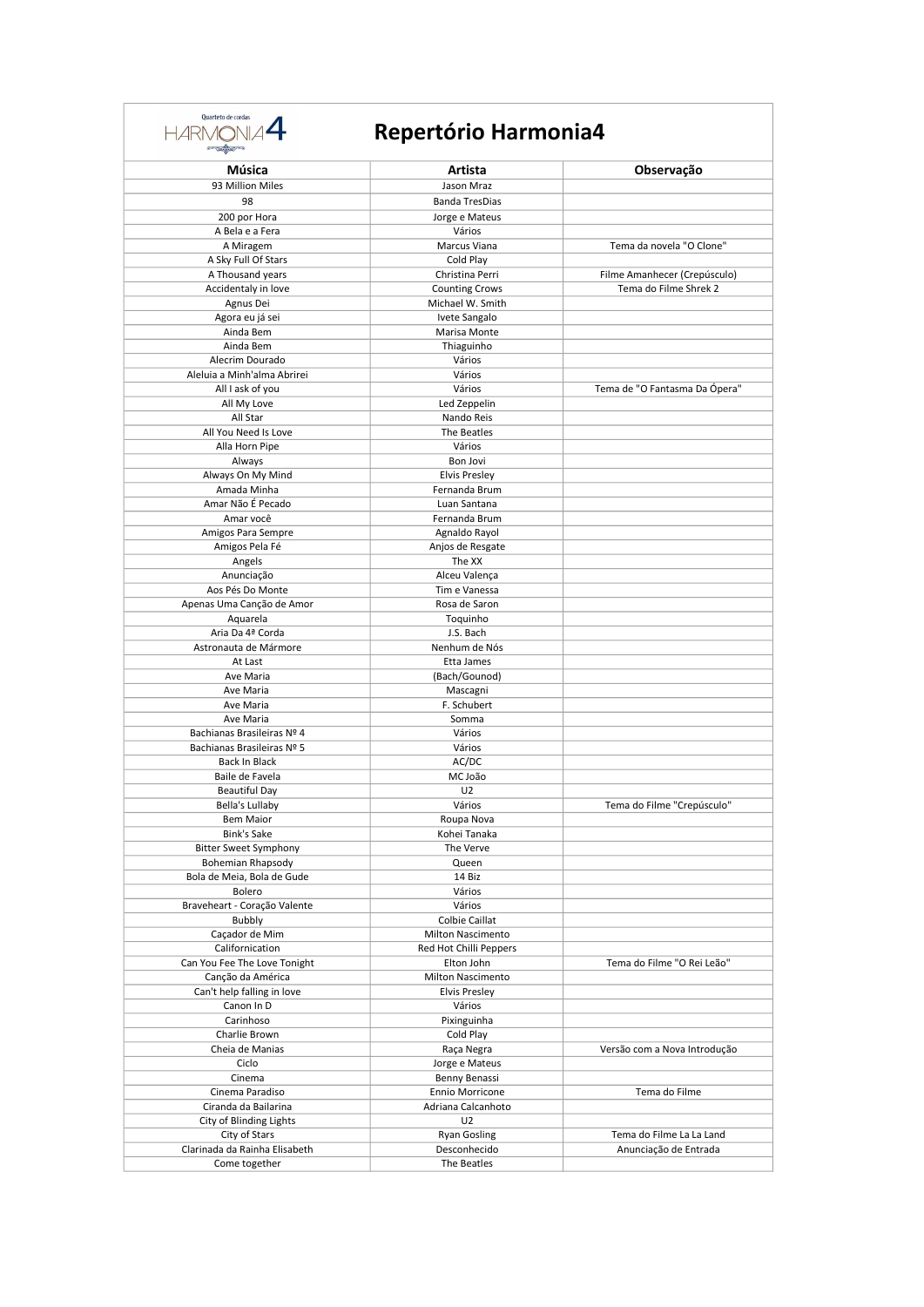

| Música                                              | Artista                                        | Observação                        |
|-----------------------------------------------------|------------------------------------------------|-----------------------------------|
| Como é Grande O Meu Amor                            | Roberto Carlos                                 |                                   |
| Como São Belos                                      | Vários                                         |                                   |
| Com Te partiro                                      | Andrea Bocelli                                 |                                   |
| <b>Concerning Hobbits</b>                           | Vários                                         | Tema de O Senhor dos Anéis        |
| Conquista do Paraíso<br>Consagração à Nossa Senhora | Vangelis<br>Vários                             | Cerimonial Católico               |
| Crazy In Love                                       | Beyonce                                        | Versão "50 Tons de Cinza"         |
| Crazy Little Thing Called Love                      | Queen                                          |                                   |
| De Janeiro a Janeiro                                | Roberta Campos & Nando Reis                    |                                   |
| Desde a Antiguidade                                 | Fernandinho                                    |                                   |
| Deus Está Aqui                                      | Vários                                         |                                   |
| Deus Me Ama                                         | <b>Thalles Roberto</b>                         |                                   |
| Deus Trino<br>Dia Branco                            | Padre Zeca<br>Geraldo Azevedo                  |                                   |
| Divertimento em Fá                                  | W. A. Mozart                                   |                                   |
| Divertimento em Ré                                  | W. A. Mozart                                   |                                   |
| Divertissement                                      | Christian Langlade                             |                                   |
| Don't Stop Me Now                                   | Queen                                          |                                   |
| Dream a Little Dream Of Me                          | Ella Fitzgerald, Loius Armstrong               |                                   |
| Duas Metades                                        | Jorge e Mateus                                 |                                   |
| Dust in the Wind                                    | Kansas                                         |                                   |
| É de Coração<br>É o Amor                            | Paulo César Baruk<br>Zezé de Camardo & Luciano | Góspel                            |
| Earned It                                           | The Weekend                                    | Tema do Filme "50 Tons de Cinza"  |
| Eleanor Rigby                                       | The Beatles                                    |                                   |
| <b>Elephant Gun</b>                                 | Beirut                                         |                                   |
| <b>Endless Love</b>                                 | Lionel Richie & Diana Ross                     |                                   |
| Escolhi Te Esperar                                  | Marcela Taís                                   |                                   |
| Essência de Deus                                    | João Alexandre                                 |                                   |
| Eterno Herói                                        | Canção Militar                                 | Canção do Paraquedista            |
| Eu Juro                                             | Leandro e Leonardo                             |                                   |
| Eu Sei Que Vou Te Amar                              | Vinícius de Moraes                             |                                   |
| Everlong<br>Every Breath You Take                   | Foo Fighters<br>The Police                     |                                   |
| Every Time I Look At You                            | Kiss                                           |                                   |
| Everything I do                                     | <b>Bryan Adams</b>                             |                                   |
| Fairytale                                           | Harry Gregson-Williams, John Powell            | Tema do Filme "Shrek"             |
| Fascinação                                          | Elis Regina                                    |                                   |
| Favela                                              | Alok                                           |                                   |
| Faz Um Milagre Em Mim                               | <b>Regis Danese</b>                            |                                   |
| Fico Assim Sem Você                                 | Adriana Calcanhoto                             |                                   |
| Foi Deus<br>Forever                                 | Edson e Hudson<br>Kiss                         |                                   |
| Forrest Gump Suite "Feather Theme"                  | Vários                                         | Tema do Filme                     |
| Friends Will Be Friends                             | Queen                                          |                                   |
| From Me To You                                      | The Beatles                                    |                                   |
| From This Moment                                    | Shania Twain                                   |                                   |
| Game Of Thrones (Main Theme)                        | Vários                                         |                                   |
| Girls Like You                                      | Maroon 5                                       |                                   |
| Glória a Deus Nas Alturas                           | Vários                                         |                                   |
| Goodness of God                                     | <b>Bethel Music</b>                            |                                   |
| Greensleeves<br>Hallelujah                          | Vários<br>Leonard Cohen                        | Tema do Filme "Shrek"             |
| Halo                                                | Beyonce                                        |                                   |
| Harry Potter Theme                                  | Vários                                         | Temas do Filme "Harry Potter"     |
| Hear Me Now                                         | Alok                                           |                                   |
| Heaven                                              | Bryan Adams                                    |                                   |
| Here Comes The Sun                                  | The Beatles                                    |                                   |
| Here, There and Everywhere                          | The Beatles                                    |                                   |
| He's a Pirate                                       | Vários                                         | Tema do Filme "Piratas do Caribe" |
| Hey Jude<br>Hey Soul Sister                         | The Beatles<br>Train                           |                                   |
| Hino do Botafogo                                    | Lamartine Babo                                 |                                   |
| Hino do Flamengo                                    | Lamartine Babo                                 |                                   |
| Hino do Vasco                                       | Lamartine Babo                                 |                                   |
| How Can I Go On                                     | Freddie Mercury & Montserrat Caballe           |                                   |
| How Far I'll Go                                     | Alessia Cara                                   | Tema do Filme Moana               |
| I Don't Want To Miss a Thing                        | Aerosmith                                      |                                   |
| I Should Have Known Better                          | The Beatles                                    |                                   |
| I Still Haven't Found What I'm Looking For          | U <sub>2</sub>                                 |                                   |
| I Wanna Know What Love Is                           | Mick Jones                                     |                                   |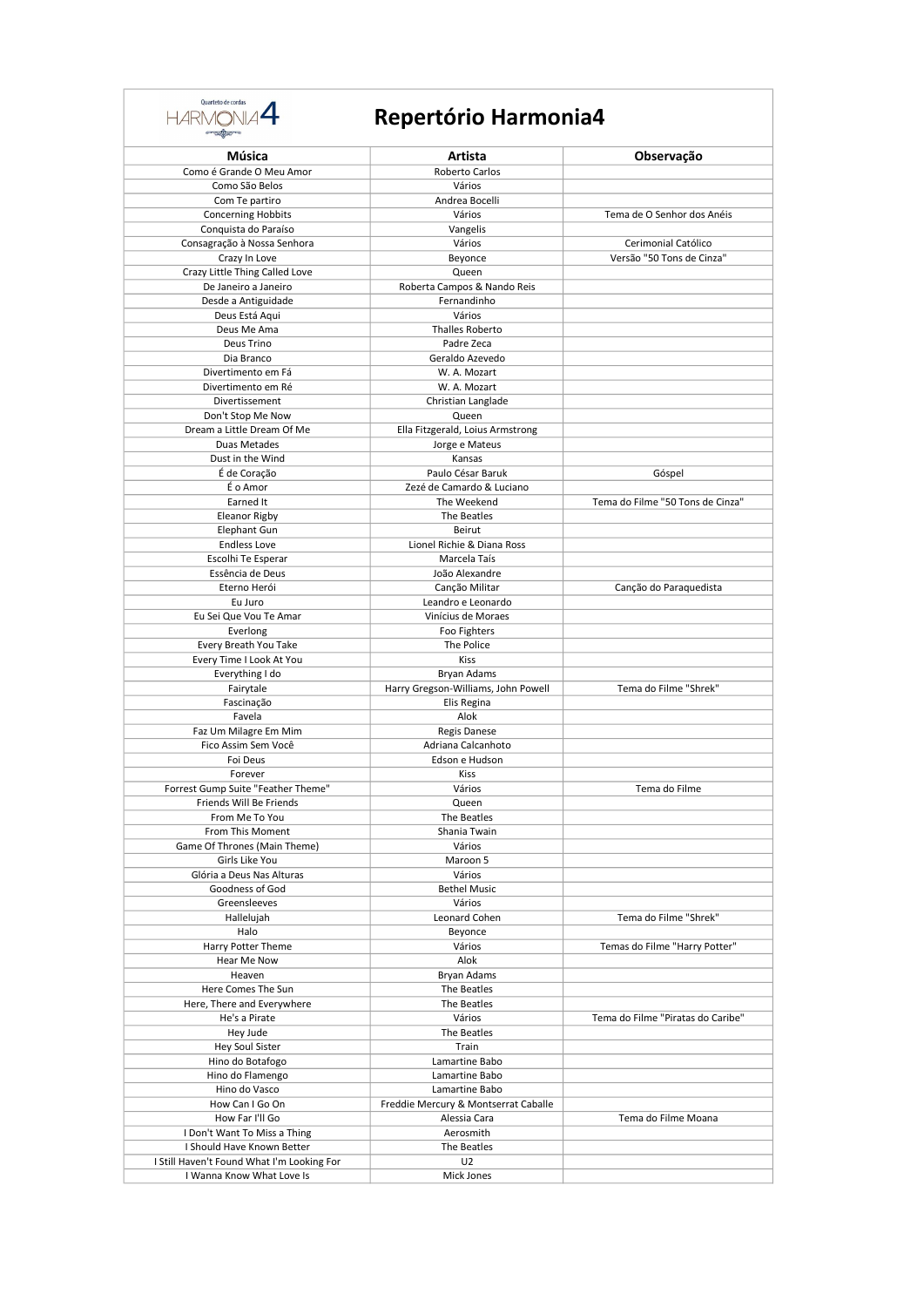

| <b>Confirma</b>                 |                                        |                                      |
|---------------------------------|----------------------------------------|--------------------------------------|
| Música                          | Artista                                | Observação                           |
| I Will Follow You Into The Dark | Death Cab For Cutie                    |                                      |
| I Won't Give Up                 | Jason Mraz                             |                                      |
| I'll Be There For You           | Michael Skloff                         | Tema do Seriado "Friends"            |
| I'll Say a Little Prayer        | Aretha Franklin                        |                                      |
| I'm The Walrus                  | The Beatles                            |                                      |
| I'm Yours                       | Jason Mraz                             |                                      |
| Imagine<br>In My Life           | John Lennon<br>The Beatles             |                                      |
| In This Country                 | Robin Zander                           |                                      |
| Indiana Jones Theme             | John Williams                          |                                      |
| Inverno de Vivaldi              | Antonio Vivaldi                        |                                      |
| Iris                            | Goo Goo Dolls                          | City of Angels                       |
| Irmão Sol, Irmã Lua (Tema)      | Vários                                 |                                      |
| Jeito de Mato                   | Paula Fernandes                        |                                      |
| Jesus Alegria dos Homens        | J.S. Bach                              |                                      |
| Jesus We Love                   | Paul McClure                           |                                      |
| João de Barro                   | Maria Gadú                             | Renato Viana                         |
| João e Maria<br>Juntos          | Sivuca e Chico Buarque<br>Cristina Mel |                                      |
| Just The Way You Are            | <b>Bruno Mars</b>                      |                                      |
| Kiss Me                         | Avril Lavigne                          |                                      |
| La Valse d'Amelie Poulin        | Yann Tiersen                           |                                      |
| League of Legends Theme         | Vários                                 |                                      |
| Let It Be                       | The Beatles                            |                                      |
| Let It Go                       | Demi Lovato                            | Tema do Filme "Frozen"               |
| Linger                          | The Cranberries                        |                                      |
| Love Is Not a Fight             | Warren Barfield                        |                                      |
| Love Me Like You Do             | <b>Ellie Golding</b>                   | Tema "50 Tons de Cinza"              |
| Love Of My Life                 | Queen                                  |                                      |
| Love Someone                    | Jason Mraz                             |                                      |
| Love Story                      | Francis Lai                            |                                      |
| Lua e Flor<br>Lucky             | Oswaldo Montenegro<br>Jason Mraz       |                                      |
| Mais Que Amigos                 | Anjos de Resgate                       |                                      |
| Manda Teus Anjos                | Anjos de Resgate                       |                                      |
| Marcha Imperial                 | John Williams                          | Tema de Darth Vader em Star Wars     |
| Marcha Nupcial                  | Felix Mendelssohn                      |                                      |
| Marcha Nupcial                  | Wagner                                 |                                      |
| Married Life                    | Michael Giacchino                      | Tema do Filme "Up - Altas Aventuras" |
| Marry Me                        | Train                                  |                                      |
| Marry You                       | <b>Bruno Mars</b>                      |                                      |
| Me Without You                  | TobyMac                                |                                      |
| <b>Medley Sonic</b>             | Masato Nakamura                        | From "Cats"                          |
| Memory<br>Mesma Luz             | Andrew Lloyd Webber<br>Claudia Leite   |                                      |
| Meu Ébano                       | Alcione                                |                                      |
| Meu Eu Em VocÊ                  | Vitor e Léo                            |                                      |
| Meu Medo                        | Zé Neto e Cristiano                    |                                      |
| Michelle                        | The Beatles                            |                                      |
| Minha Menina                    | Jorge Benjor                           |                                      |
| Minuetto                        | Luigi Boccherini                       |                                      |
| Monte Castelo                   | Renato Russo                           |                                      |
| More Than Words                 | Extreme                                |                                      |
| Morgenstimmung                  | Grieg                                  | "Amanhecer em Peer Gynt"             |
| Morro Velho                     | <b>Milton Nascimento</b>               |                                      |
| Música De Abertura da Disney    | Vários                                 |                                      |
| My Girl<br>My Way               | The Temptations<br>Frank Sinatra       | Tema do Filme "Meu Primeiro Amor"    |
| Ν                               | Nando Reis e os infernais              |                                      |
| Nearer may God To Thee          | Lowell Mason                           |                                      |
| Nessum Dorma                    | Giacomo Puccini                        |                                      |
| Nesta Rua                       | Vários                                 | Folclore                             |
| Never Gonna Be Alone            | Nickelback                             |                                      |
| New York New York               | Frank Sinatra                          |                                      |
| Nosso Nós                       | Sandy e Lucas Lima                     |                                      |
| <b>Nothing Else Matters</b>     | Metallica                              |                                      |
| November Rain                   | Guns N' Roses                          |                                      |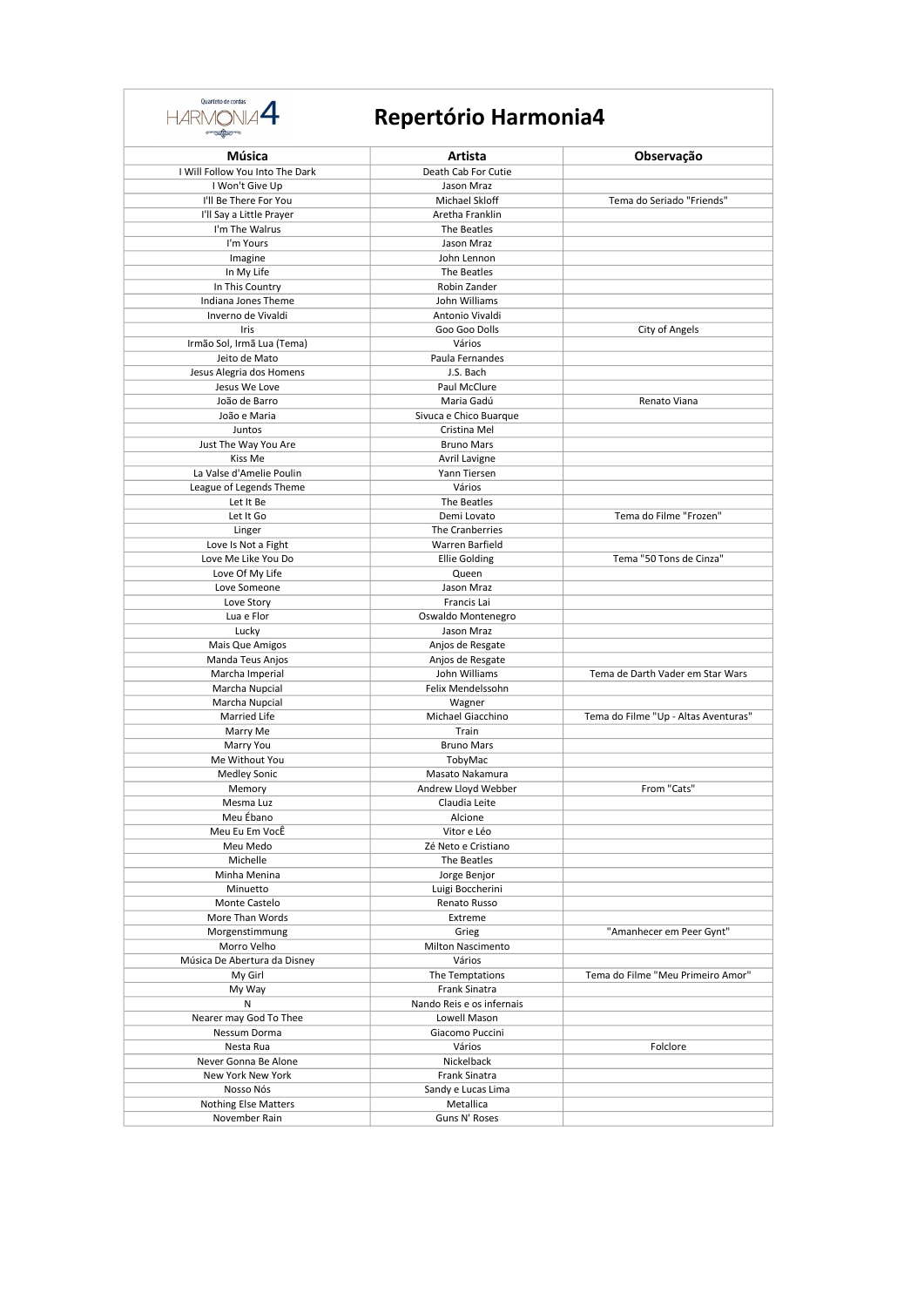

| Música                           | Artista                         | Observação                            |
|----------------------------------|---------------------------------|---------------------------------------|
| O Caderno                        | Toquinho                        |                                       |
| O último dos Moicanos - The Kiss | <b>Trevor Jones</b>             | Tema do Filme "O Último Dos Moicanos" |
| O Último Romantico               | Lulu Santos                     |                                       |
| Oceans (Where Feet May Fail)     | <b>Hillsong United</b>          | Góspel                                |
| Oferta de Amor                   | Vários                          | Ofertório                             |
| Oh Happy Day                     | Dedwin Hawkins                  |                                       |
| Olha                             | Roberto Carlos                  |                                       |
| Olha o Que o Amor Me Faz         | Sandy e Junior                  |                                       |
| Only Hope                        | Mandy Moore                     | Tema do Filme "Um Amor Pra Recordar"  |
| Oração Pela Família              | Pe. Zezinho                     |                                       |
| Os Anjos Cantam                  | Jorge & Mateus                  |                                       |
| Otherside                        | Red Hot Chilli Peppers          |                                       |
| Panis Angelicus                  | Vários                          |                                       |
| Paradise                         | Cold Play                       |                                       |
| Patience                         | Guns N' Roses                   |                                       |
| Pegasus Fantasy                  | Machiko Ryu                     | Tema de Cavaleiros do Zodíaco         |
| Pela Luz Dos Olhos Teus          | Vinícius de Moraes              |                                       |
| Perfect                          | Ed Sheeran                      |                                       |
| Perhaps Love                     | John Denver                     |                                       |
| Photograph                       | Ed Sheeran                      |                                       |
| Pompa e Circunstância            | E. Elgar                        |                                       |
| Por Onde Andei                   | Nando Reis                      |                                       |
| Por Você                         | Barão Vermelho                  |                                       |
| Porque Eu Sei Que É Amor         | Titãs                           |                                       |
| Pour Elise                       | L. W. Beethoven                 |                                       |
| Pra Sonhar                       | Marcelo Jeneci                  |                                       |
| Pra Você                         | Paula Fernandes                 |                                       |
| Pra Você Guardei O Amor          | Nando Reis                      |                                       |
| Primavera                        | Tim Maia                        |                                       |
| Primavera                        | Antonio Vivaldi                 |                                       |
| Quando a Gira Girou              | Zeca Pagodinho                  |                                       |
| Quando Te Vi                     | <b>Beto Guedes</b>              |                                       |
| Quando Você Passa (Turu Tutu)    | Sandy e Junior                  |                                       |
| Que Bom Que Você Chegou          | Bruna Karla                     |                                       |
| Quem Sabe Isso Quer Dizer Amor   | <b>Milton Nascimento</b>        |                                       |
| Razão Da Minha Vida              | Belo                            |                                       |
| <b>Redeption Song</b>            | <b>Bob Marley</b>               |                                       |
| Romeu e Julieta                  | Nino Rota                       |                                       |
| Rude                             | Magic!                          |                                       |
| Runaway                          | The Corrs                       |                                       |
| Sacramento da Comunhão           | Vários                          |                                       |
| Santos dos Anjos                 | Padre Marcelo Rossi             |                                       |
| Secrets                          | One Republic                    |                                       |
| Set Fire To The Rain             | Adele                           |                                       |
| Seu Olhar                        | Seu Jorge                       |                                       |
| Shape of You                     | Ed Sheeran                      |                                       |
| She                              | Elvis Costello                  |                                       |
| Silver Strand                    | The Corrs                       |                                       |
| <b>Sleeping Beauty</b>           | Tchaikovisky                    |                                       |
| So I Will (100 Billion X)        | Hillsong Worship                |                                       |
| Somewhere Only We Know           | Keane                           |                                       |
| Somewhere Over The Rainbow       | Vários                          | Tema do Filme "O Mágico de Oz"        |
| Sonda-Me, Usa-Me                 | Aline Barros                    |                                       |
| Sonda-Me                         | Vários                          |                                       |
| Sonhos                           | Chris Duran                     |                                       |
| Soube Que Me Amava               | Aline Barros                    |                                       |
| Stairway To Heaven               | Led Zeppelin                    |                                       |
| Stand By Me                      | Bem E. King                     |                                       |
| Starlight                        | Muse                            |                                       |
| Star Wars - Tema                 | John Williams                   |                                       |
| Stitches                         | Shawn Mendes                    |                                       |
| Sugar                            | Maroon 5                        |                                       |
| Super Mario Theme                | Koji Kondo                      |                                       |
| Take My Breath Away              | Berlin                          | Tema do Filme Top Gun                 |
| Tarde Vazia                      | Ira                             |                                       |
| Tem Que Ser Você                 | Victor e Léo                    |                                       |
| Tema da Vitória                  | Eduardo Souto Neto              |                                       |
| Tema de Dragon Ball Z            |                                 |                                       |
| Tema de Dragon Ball GT           |                                 |                                       |
| Tema de Lara                     | Vários                          |                                       |
| Tema de Mario Bros               | Koji Kondo                      |                                       |
| Tema de Missão Impossível        | Adam Clayton & Larry Mullen Jr. | Tema do Filme de Mesmo Nome           |
| Tema UEFA Champions League       | <b>Tony Britten</b>             | Adp. Handel                           |